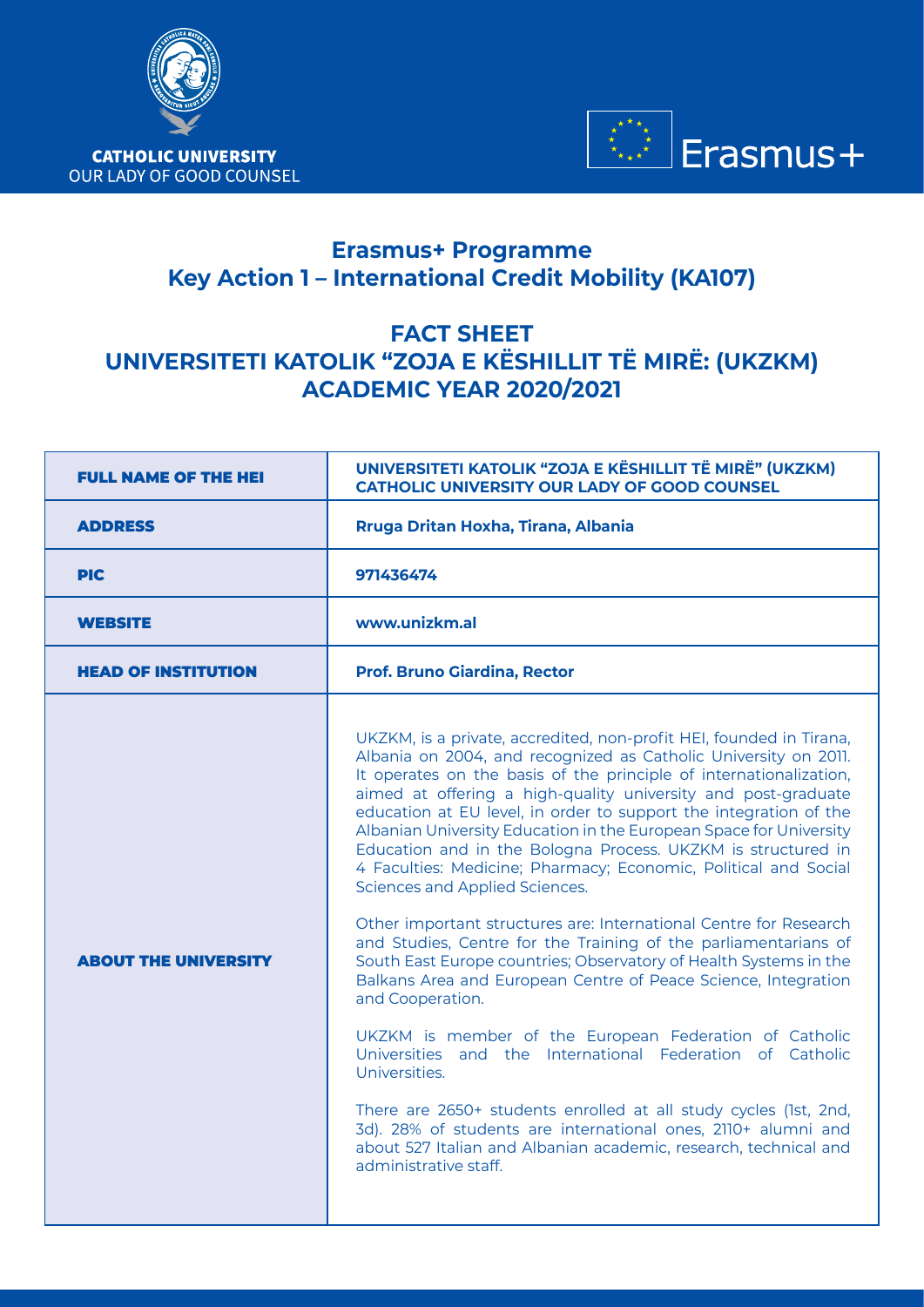

\* \* \* \*<br>\* \* \* \* \*  $\rfloor$ Erasmus $+$ 

| <b>CONTACTS</b>                                                                              |                                                                                                                                                                                                                                                         |  |  |  |
|----------------------------------------------------------------------------------------------|---------------------------------------------------------------------------------------------------------------------------------------------------------------------------------------------------------------------------------------------------------|--|--|--|
| <b>INSTITUTIONALCOORDINATORFOR</b><br><b>INTERNATIONAL CREDIT MOBILITY</b><br><b>(KA107)</b> | <b>Laura Yzeiraj</b><br><b>Educational and Research projects Office</b><br><b>O</b> Rruga Dritan Hoxha, Tirana, Albania<br>Olyzeiraj@unizkm.al/erasmus@unizkm.al<br>$\bullet$ +355 4 22 73 290                                                          |  |  |  |
| <b>DELEGATE OF THE RECTOR</b><br><b>FOR INTERNATIONAL RELATIONS</b>                          | <b>Prof. Raul Caruso</b><br>Or.caruso@unizkm.al                                                                                                                                                                                                         |  |  |  |
| <b>ERASMUS+/KA107 DEPARTMENTAL COORDINATORS:</b>                                             |                                                                                                                                                                                                                                                         |  |  |  |
| <b>FACULTY OF MEDICINE</b>                                                                   | Medicine study program:<br>Prof. Arvin Dibra<br>Email: a.dibra@unizkm.al<br>Dentistry study program:<br>Dr. Prunela Polici<br>Email: p.polici@unizkm.al<br>Nursing and Physiotherapy study programs:<br><b>Prof. Gennaro Rocco</b><br>g.rocco@unizkm.al |  |  |  |
| <b>FACULTY OF ECONOMIC, POLITICAL</b><br><b>AND SOCIAL SCIENCES</b>                          | <b>Prof. Giovanni Lagioia</b><br>g.lagioia@unizkm.al                                                                                                                                                                                                    |  |  |  |
| <b>FACULTY OF PHARMACY</b>                                                                   | <b>Dr. Elena Capparelli</b><br>e.capparelli@unizkm.al                                                                                                                                                                                                   |  |  |  |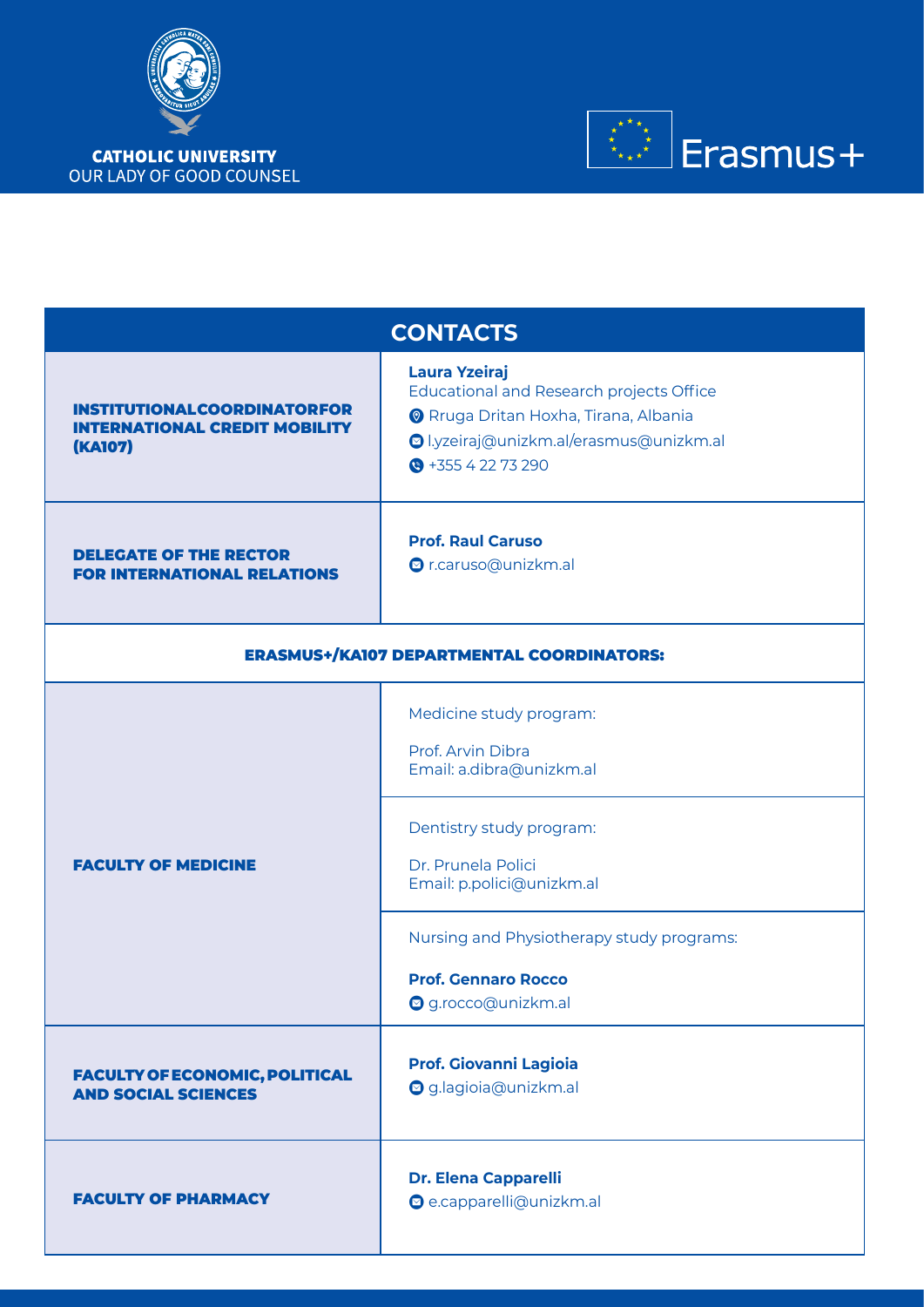



| <b>ACADEMIC INFORMATION</b>                                                       |                                                                                                                                                                                                                                                                                                                                                                                                                                                                                                        |  |  |
|-----------------------------------------------------------------------------------|--------------------------------------------------------------------------------------------------------------------------------------------------------------------------------------------------------------------------------------------------------------------------------------------------------------------------------------------------------------------------------------------------------------------------------------------------------------------------------------------------------|--|--|
| <b>COURSE CATALOGUE</b><br><b>FOR BACHELOR, MASTER</b><br><b>AND PHD STUDENTS</b> | https://www.unizkm.al/study/faculties/                                                                                                                                                                                                                                                                                                                                                                                                                                                                 |  |  |
|                                                                                   | STUDENT MOBILITY FOR STUDIES/TRAINEESHIP                                                                                                                                                                                                                                                                                                                                                                                                                                                               |  |  |
|                                                                                   | The language of instruction is Italian.<br>The recommended level (for non-native Italian speakers) is<br>at least level B1/B2*.                                                                                                                                                                                                                                                                                                                                                                        |  |  |
|                                                                                   | <b>STAFF MOBILITY FOR TEACHING</b>                                                                                                                                                                                                                                                                                                                                                                                                                                                                     |  |  |
| <b>RECOMMENDED LANGUAGE SKILLS</b>                                                | Staff can teach in Italian and/or English.<br>The minimum level required (for non-native speakers) is B2<br>level, but C1 level* is recommended<br>(unless otherwise stated in the inter-institutional<br>agreement).<br>* According to CEFR - Common European Framework of<br>Reference for Languages                                                                                                                                                                                                 |  |  |
|                                                                                   | It is recommended that the sending institution provides<br>support to its nominated candidates and officially declare<br>the level of language proficiency before the study, teaching<br>or training period. In alternative students/staff can send an<br>official certificate.                                                                                                                                                                                                                        |  |  |
| <b>LANGUAGE COURSES</b>                                                           | On request, the University Language Centre provides<br>students with knowledge and specific skills to use Italian,<br>Albanian, English and German languages by organizing<br>all year long intensive, general and sector scientific<br>terminology courses with affordable fees. Also at the Center<br>is possible to take exams for obtaining the International<br>English language certification, CAMBRIDGE ENGLISH of<br>the following levels KET (A2), PET (B1), FCE (B2), CAE (C1),<br>CPE (C2). |  |  |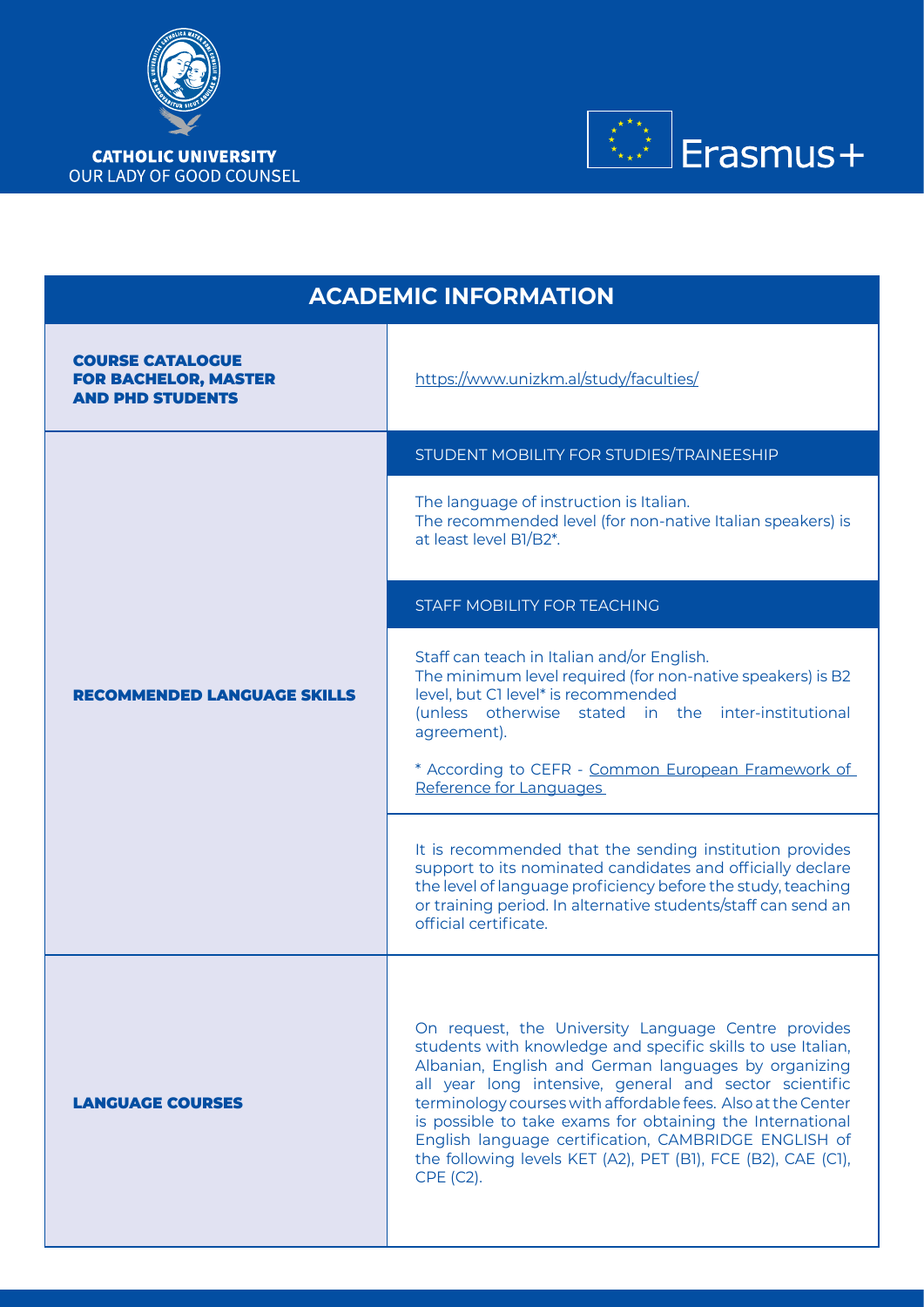



|                                             | The 2020/21 academic year officially started on 02 November 2020.<br>Lectures are held for two semesters (October/November - February and<br>March - July).<br>Examinations are usually held in Winter (February/March), Summer<br>(June/July) and Autumn (September/October). Lectures are suspended<br>in August and for about two weeks over the Christmas period. However,<br>the teaching schedule may vary according to the study program and<br>students are strongly suggested to contact the academic coordinator or<br>the administrative office (Secretariat) of their Study program.<br><b>National holidays:</b>                                                                                                                                                                                                                                                                                                                                                                                                                                                                                                                                                       |                                                                                                                                                                                                                                                                                                                                                                                       |                                          |  |
|---------------------------------------------|-------------------------------------------------------------------------------------------------------------------------------------------------------------------------------------------------------------------------------------------------------------------------------------------------------------------------------------------------------------------------------------------------------------------------------------------------------------------------------------------------------------------------------------------------------------------------------------------------------------------------------------------------------------------------------------------------------------------------------------------------------------------------------------------------------------------------------------------------------------------------------------------------------------------------------------------------------------------------------------------------------------------------------------------------------------------------------------------------------------------------------------------------------------------------------------|---------------------------------------------------------------------------------------------------------------------------------------------------------------------------------------------------------------------------------------------------------------------------------------------------------------------------------------------------------------------------------------|------------------------------------------|--|
| <b>ACADEMIC CALENDAR</b>                    | 01 January 2021<br>02 January 2021<br>14 March 2021<br>22 March 2021<br>04 April 2021<br>01 May 2021<br>02 May 2021<br>13 May 2021<br>20 July 2021<br>05 September 2021<br>28 November 2021<br>29 November 2021<br>08 December 2021<br>25 December 2021                                                                                                                                                                                                                                                                                                                                                                                                                                                                                                                                                                                                                                                                                                                                                                                                                                                                                                                             | New Year's Day<br>New Year's Day<br><b>Summer Day</b><br>Nevruz Day<br><b>Catholic Easter</b><br><b>International Worker's Day</b><br><b>Orthodox Easter</b><br>Eid al-Fitr (End of Ramadan)<br>Eid al-Adha (Feast of Sacrifice)<br><b>Saint Teresa Sanctification Day</b><br>Flag and Independence Day<br><b>Liberation Day</b><br><b>National Youth Day</b><br><b>Christmas Day</b> |                                          |  |
|                                             |                                                                                                                                                                                                                                                                                                                                                                                                                                                                                                                                                                                                                                                                                                                                                                                                                                                                                                                                                                                                                                                                                                                                                                                     |                                                                                                                                                                                                                                                                                                                                                                                       |                                          |  |
|                                             | The organisation and evaluation system of the Courses is based on ECTS<br>credit system in order to allow students mobility across the European<br>Community and validation of the exams taken abroad. 1 CFU (University<br>Educational Credit) used at UKZKM according to the Italian system, equals 1<br>ECTS credit. Each credit consists of 25 hours of activity that includes frontal<br>lessons, laboratory practice, seminars and individual study.<br>ECTS credits: 1 full academic year has 60 credits and 1 semester has 30 credit.<br>For Undergraduate and Master level, examinations assessment is expressed<br>in grades calculated on a scale of 0 - 30 with the possibility of awarding 'cum<br>laude'. Pass grade and lowest mark for examinations is 18 and maximum<br>grade is 30 (cum laude).<br>As far as the final dissertation is concerned, a 110-point grading scale is<br>used where 66 is the minimum passing grade, and cum Laude is added to<br>the maximum grade to praise outstanding results.<br>For some activities like language courses and/or at choice courses or<br>seminars, students may not be given a grade but merely a "Idoneo"/"Pass". |                                                                                                                                                                                                                                                                                                                                                                                       |                                          |  |
| <b>CREDIT AND GRADING</b><br><b>SYSTEMS</b> |                                                                                                                                                                                                                                                                                                                                                                                                                                                                                                                                                                                                                                                                                                                                                                                                                                                                                                                                                                                                                                                                                                                                                                                     |                                                                                                                                                                                                                                                                                                                                                                                       |                                          |  |
|                                             | <b>UKZKM Grades</b>                                                                                                                                                                                                                                                                                                                                                                                                                                                                                                                                                                                                                                                                                                                                                                                                                                                                                                                                                                                                                                                                                                                                                                 | <b>ECTS Grades</b>                                                                                                                                                                                                                                                                                                                                                                    | <b>Predicate</b>                         |  |
|                                             | $30 - 30$ lode                                                                                                                                                                                                                                                                                                                                                                                                                                                                                                                                                                                                                                                                                                                                                                                                                                                                                                                                                                                                                                                                                                                                                                      | A                                                                                                                                                                                                                                                                                                                                                                                     | <b>EXCELLENT</b>                         |  |
|                                             | 28-29                                                                                                                                                                                                                                                                                                                                                                                                                                                                                                                                                                                                                                                                                                                                                                                                                                                                                                                                                                                                                                                                                                                                                                               | B                                                                                                                                                                                                                                                                                                                                                                                     | <b>VERY GOOD</b>                         |  |
|                                             | 25-26-27                                                                                                                                                                                                                                                                                                                                                                                                                                                                                                                                                                                                                                                                                                                                                                                                                                                                                                                                                                                                                                                                                                                                                                            | $\mathsf{C}$                                                                                                                                                                                                                                                                                                                                                                          | <b>GOOD</b>                              |  |
|                                             | $21 - 22 - 23 - 24$<br>18-19-20                                                                                                                                                                                                                                                                                                                                                                                                                                                                                                                                                                                                                                                                                                                                                                                                                                                                                                                                                                                                                                                                                                                                                     | D<br>E                                                                                                                                                                                                                                                                                                                                                                                | <b>SATISFACTORY</b><br><b>SUFFICIENT</b> |  |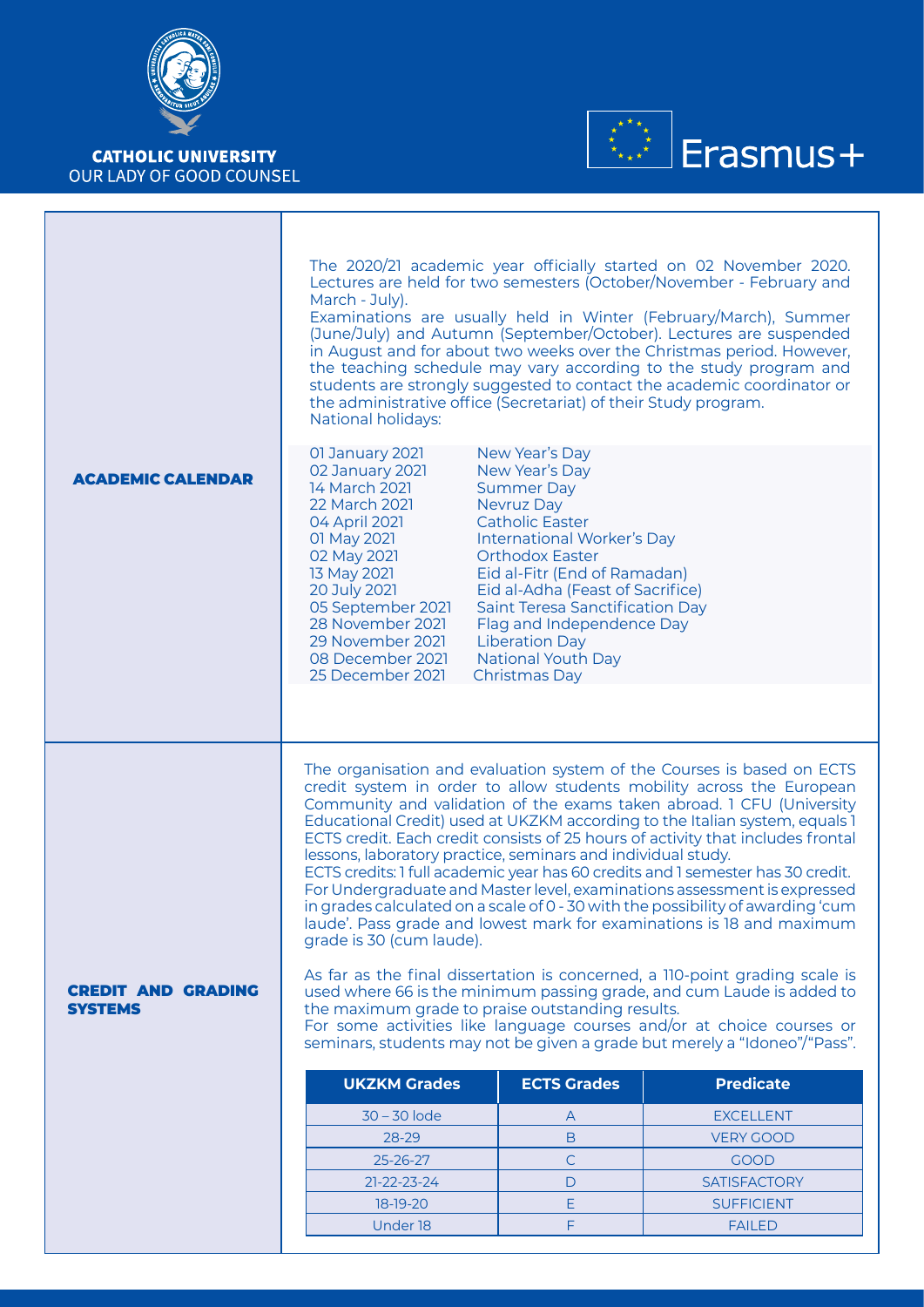



| <b>MINIMUM/MAXIMUM OF ECTS</b>                                 | A minimum of 24 ECTS and a maximum of 30 ECTS per<br>semester must be included in the Learning Agreement<br>for studies.                                                                                                                                                                                                                                                                                                                                                                                                                                                                                                                                                                              |  |
|----------------------------------------------------------------|-------------------------------------------------------------------------------------------------------------------------------------------------------------------------------------------------------------------------------------------------------------------------------------------------------------------------------------------------------------------------------------------------------------------------------------------------------------------------------------------------------------------------------------------------------------------------------------------------------------------------------------------------------------------------------------------------------|--|
| <b>NOMINATION/APPLICATION</b>                                  | Partner institutions should send<br>officially<br>the<br>nominations by e-mail to: erasmus@unizkm.al.<br>Following the receipt of nominations, UKZKM will send<br>its decision on admission within 5 weeks. Afterwards<br>students will receive instructions on how/when to<br>register at UKZKM courses.<br>For staff mobility, the teaching/training plan and the<br>timing of the proposed mobility must be agreed at least<br>two months in advance.<br>Nomination deadline for students:<br><b>First Semester</b><br>31st of May<br>(for mobility that takes place from October to February)<br><b>Second Semester</b><br>30th of November<br>(for mobility that takes place from March to July) |  |
| <b>TRANSCRIPT OF RECORDS/</b><br><b>ATTENDANCE CERTIFICATE</b> | A Transcript of Records for students will be issued by<br>UKZKM no later than 5 weeks after the assessment<br>period has finished.<br>The certificate of attendance for students and staff will<br>be issued at the end of the studies/teaching/training<br>period.                                                                                                                                                                                                                                                                                                                                                                                                                                   |  |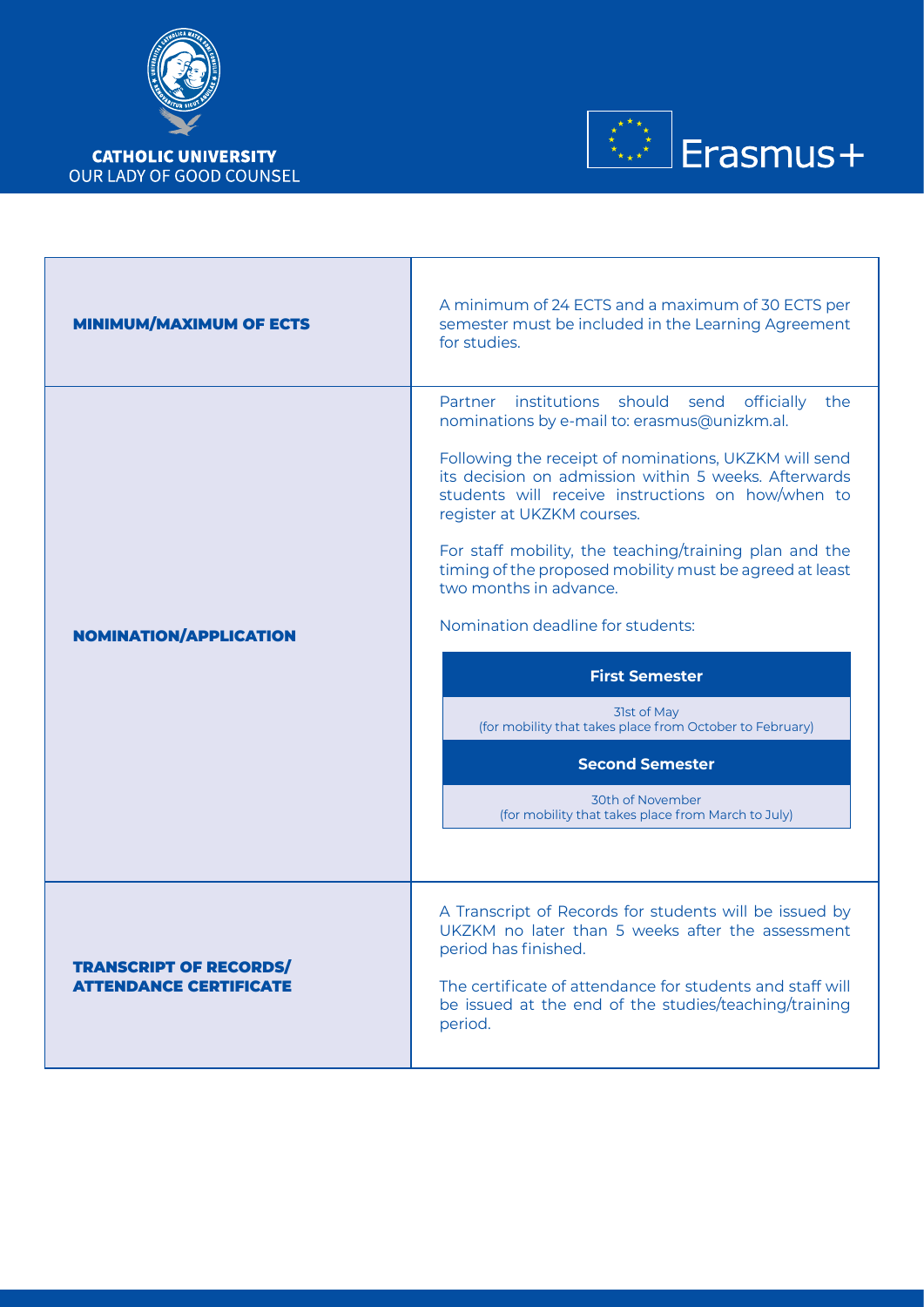



| <b>PRACTICAL INFORMATION</b> |                                                                                                                                                                                                                                                                                                                                                                                                                                                                                                                                                                                                                                                           |  |  |
|------------------------------|-----------------------------------------------------------------------------------------------------------------------------------------------------------------------------------------------------------------------------------------------------------------------------------------------------------------------------------------------------------------------------------------------------------------------------------------------------------------------------------------------------------------------------------------------------------------------------------------------------------------------------------------------------------|--|--|
| <b>VISA</b>                  | Students/staff from the EU do not need to apply for a<br>visa. At any case, it is recommended to read carefully<br>all relevant information concerning the Visa regime,<br>procedures and documents for foreign citizens at the<br>following link of the Ministry of Europe and Foreign<br>Affairs. Before traveling to Albania, foreigners should<br>contact the diplomatic and consular representations of<br>the Republic of Albania abroad to check for update of<br>rules.<br>For information and assistance please contact<br>◎ erasmus@unizkm.al                                                                                                   |  |  |
| <b>INSURANCE</b>             | Travel insurance is recommended. Health and accident<br>insurance policy will be required for stay permit<br>purposes (on students own expenses). Travel, health<br>and accident insurance is provided by many Insurance<br>Companies in Tirana.<br>For information and assistance please contact<br>erasmus@unizkm.al                                                                                                                                                                                                                                                                                                                                    |  |  |
| <b>STAY PERMIT</b>           | Foreign citizens planning to stay in Albania more than<br>90 days in 6 months (180 days), have to apply for a<br>residence/stay permit no later than 30 days following<br>legal entry into the territory of the Republic of Albania.<br>The application for residence permit is lodged in person<br>at the Regional Directory of Border and Migration. Main<br>documentation requested for all types of residence<br>permits can be found here (non exhaustive list). It is<br>recommended to contact the Regional Directory of<br>Border and Migration, for updated information.<br>For information and assistance please contact<br>◎ erasmus@unizkm.al |  |  |
| <b>ACCOMMODATION</b>         | UKZKM does not have dormitories for students.<br>However, students can find accommodation through<br>real estate agencies in Tirana or can share a flat with<br>actual students.<br>For information and assistance please contact<br>◎ erasmus@unizkm.al                                                                                                                                                                                                                                                                                                                                                                                                  |  |  |